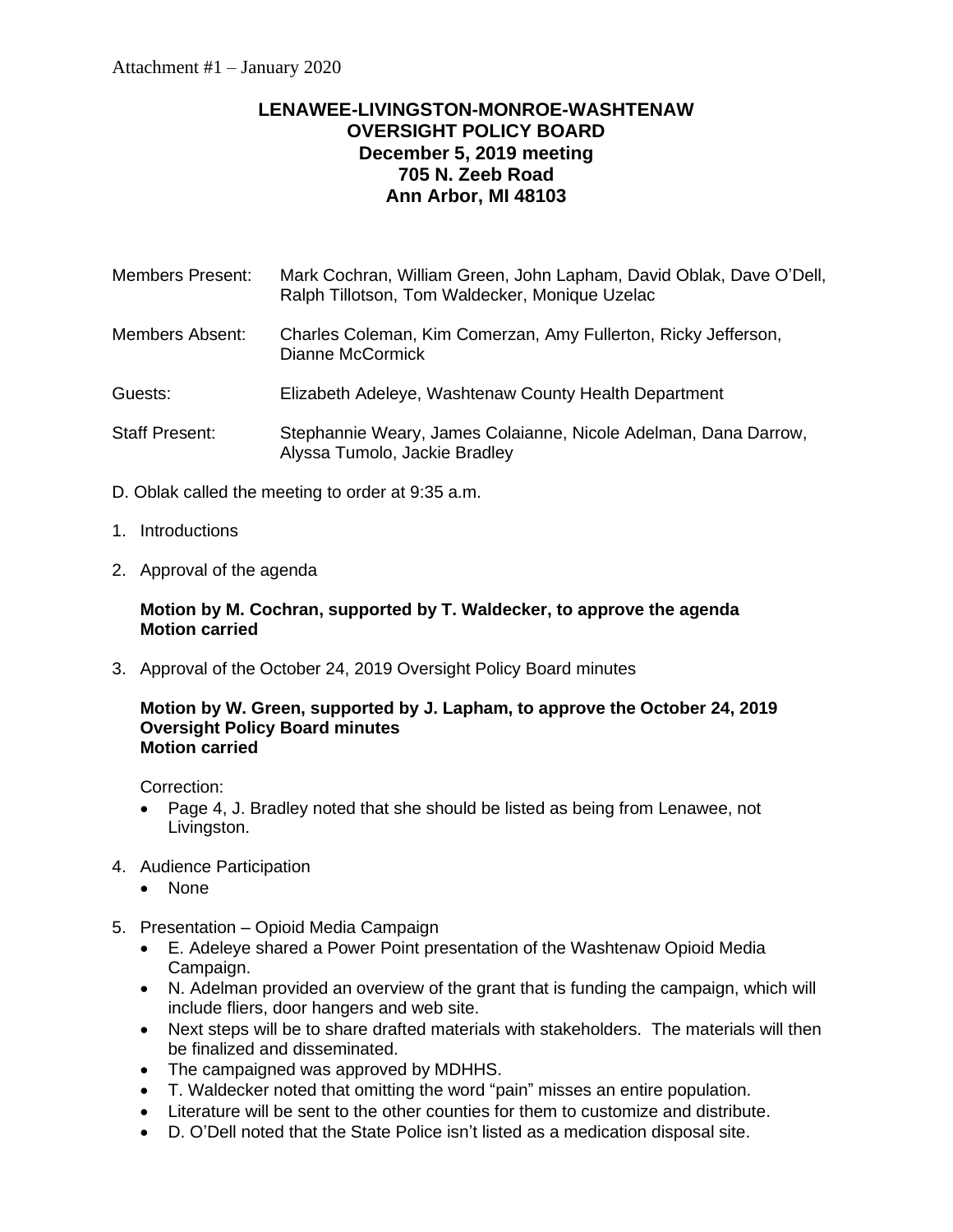# Attachment #1 – January 2020

- The Livingston County Coalition supported the effort, as did Washtenaw. Next month the presentation will go to the Monroe and Lenawee Coalitions.
- D. Oblak expressed concern that the campaign includes a poster that shares someone's first and last name on a poster, because if something were to happen to that person's sobriety it could be associated with the campaign, possibly could end the campaign. E. Adeleye agreed to just use first name.
- 6. Old Business
	- a. Finance Report
		- N. Adelman advised that there will not be a formal finance report this month. D. Darrow is off-site at a training.
		- N. Adelman advised that everything is on track financially.
	- b. Request for PA2 Funding for STR Project ASSERT Programming
		- STR funding ends at the end of April 2020.
		- Project ASSRT is in Livingston, Washtenaw and Monroe. The request is for funding through the end of FY20.
		- A. Tumolo provided an overview of the project. Total PA2 request is \$80,650. PA2 funds for each county will come from that county's PA2 bank.

### **Motion by T. Waldecker, supported by M. Cochran, to approve PA2 funding for Project ASSERT through the end of FY20 for the total amount of \$80,650 Motion carried**

- c. Organizational Chart Review
	- OPB reviewed the CMHPSM organizational chart.
- d. RFP Chart Review
	- N. Adelman shared the timeline for the RFPs that are planned. The RFPs will be staggered.
- 7. New Business
	- a. Policy Updates Welcoming, SUD Residential Treatment Services, Individual Treatment and Planning, SUD Recipient Rights, Women's Specialty
		- There were formatting and minor language updates, not significant changes.

#### **Motion by T. Waldecker, supported by J. Lapham, to approve the updated policies as presented Motion carried**

- b. Request for Approval for Revised CCSEM Engagement Center Budget for FY 20
	- The budget that was originally approved by OPB needs to be increased to allow for increased staffing due to the success of the engagement center.
	- D. O'Dell advised that this place is doing fantastic.
	- D. Oblak noted that the per person cost is good.

#### **Motion by D. O'Dell, supported by W. Green, to approve the revised CCSEM Engagement Center budget for FY20, for the new amount of \$395,449, an increase of \$110,436 from the original contract for \$285,013. Motion carried**

- c. ProMedica Mini Grant Request
	- N. Adelman shared the Promedica mini grant request, which falls under her purview for approval.